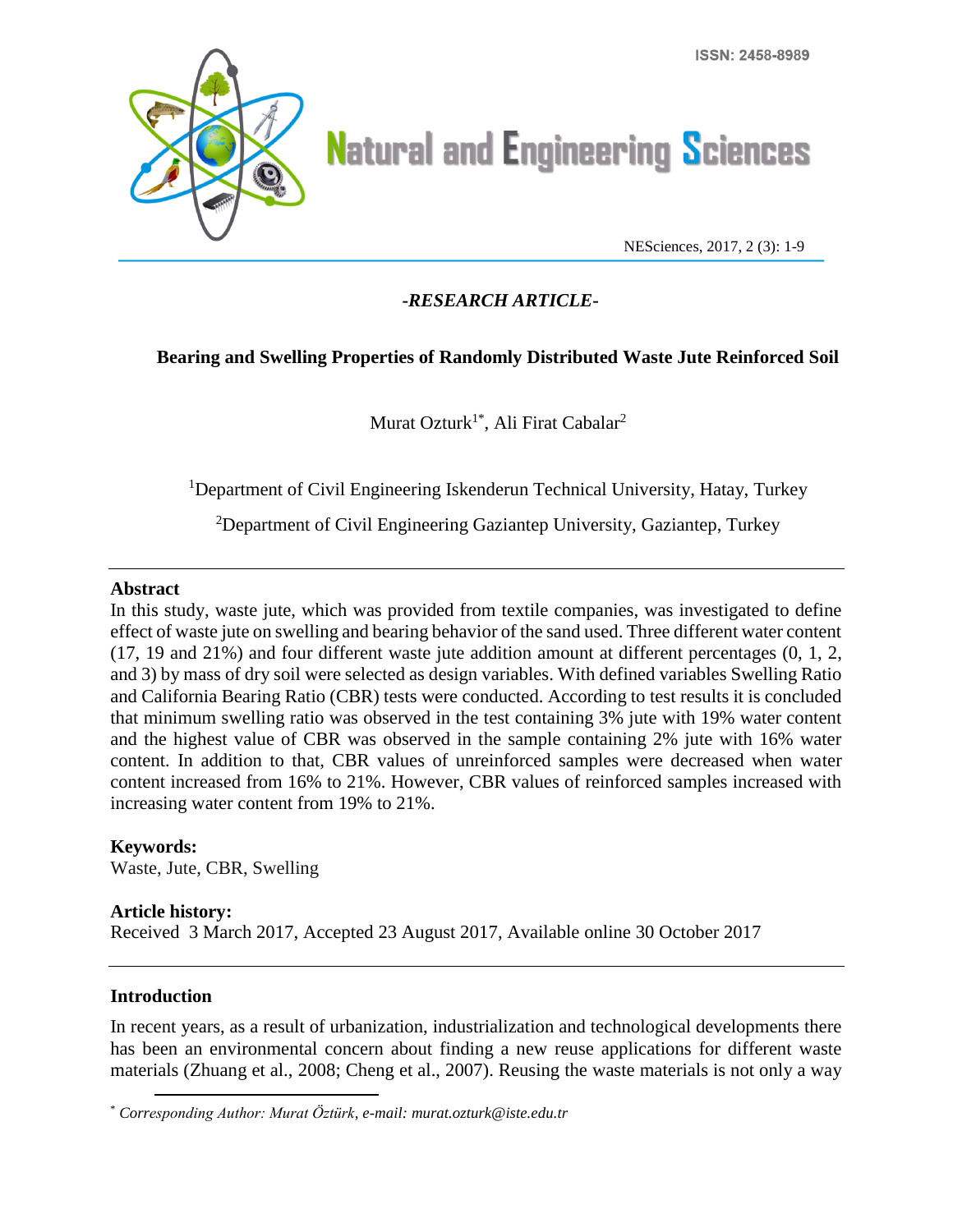for protecting environment, but also diminishes production costs and more reusing of waste materials offers a solution for disposing (Zhang et al., 2010).

Currently soil reinforcement with discrete, randomly oriented fibers has been found attractive by researches worldwide. Most of the investigations were performed on the strengthening of soft clays and expansive clays using different additives like lime, cement, chemicals and fibers (Maliakal et al., 2012, Pradhan et al., 2011). (Mir., 2015) studied effect of fly ash and lime on physical and mechanical properties of expansive clay; he added different percent fly ashes to a highly expansive soil. According to his findings addition of fly ash improved engineering characteristics of the soil used. In another study Nanometer magnesium oxide (NM) was investigated as an additive and according to their findings addition of 6% NM to clay soil could effectively develop the strength and stability behaviors of the soil (Gao et al., 2015).

Fiber reinforced soil is described as composite soil which contains randomly distributed fibers that provide mechanical improvement in the reinforced soil (Jamshidi et al., 2010). Because of relatively high tensile strength of the jute fibers; soil containing jute behaves like a composite material. Mainly, near the surface of the soil the effective stress is low and fibers behaves like roots of the plants so that randomly distributed jute fibers contributes stability to soil by its relatively higher strength (Wu et al.,1988; Greenwood et al., 2004). Because of this, laboratory and in-situ test outcomes led scientist to study on fiber reinforcing soils (Jewell et al., 1987; Wang et al., 2008; Al-Refeai, 1991; Consoli et al., 1998).

Although there are several researches about reinforcing materials, there is no research about using waste jute fiber as a soil reinforcement material. The current work investigates the effect of waste jute fiber that is waste of carpet companies in Gaziantep on swelling and bearing ratio of well-graded clayey sand, which is provided from İskenderun/Hatay.

#### **Materials and Methods**

# *Materials and mixture design*

Materials used in the current investigation are soil and jute fibers as reinforcement. The soil used was provided from İskenderun/Hatay. The gradation curve was made by plotting the weight percentage that passes each sieve versus the corresponding sieve size. Figure 1 illustrates the gradation test results the soil used. The soil used in the investigation was well graded clayey sand designated by Unified Soil Classification System (USCS) and was classified as SW-SC. Atterberg limits and physical properties of soil were tested and reported in Table 1. In addition to that optimum moisture content of the soil used was determined as 19%.

The waste jute used in this study was gathered from the textile companies in Gaziantep. Different lengths (20–25 mm) of jute fibers in different percentages (0, 1, 2 and 3%) by weight of dry soil were used to reinforce the soil.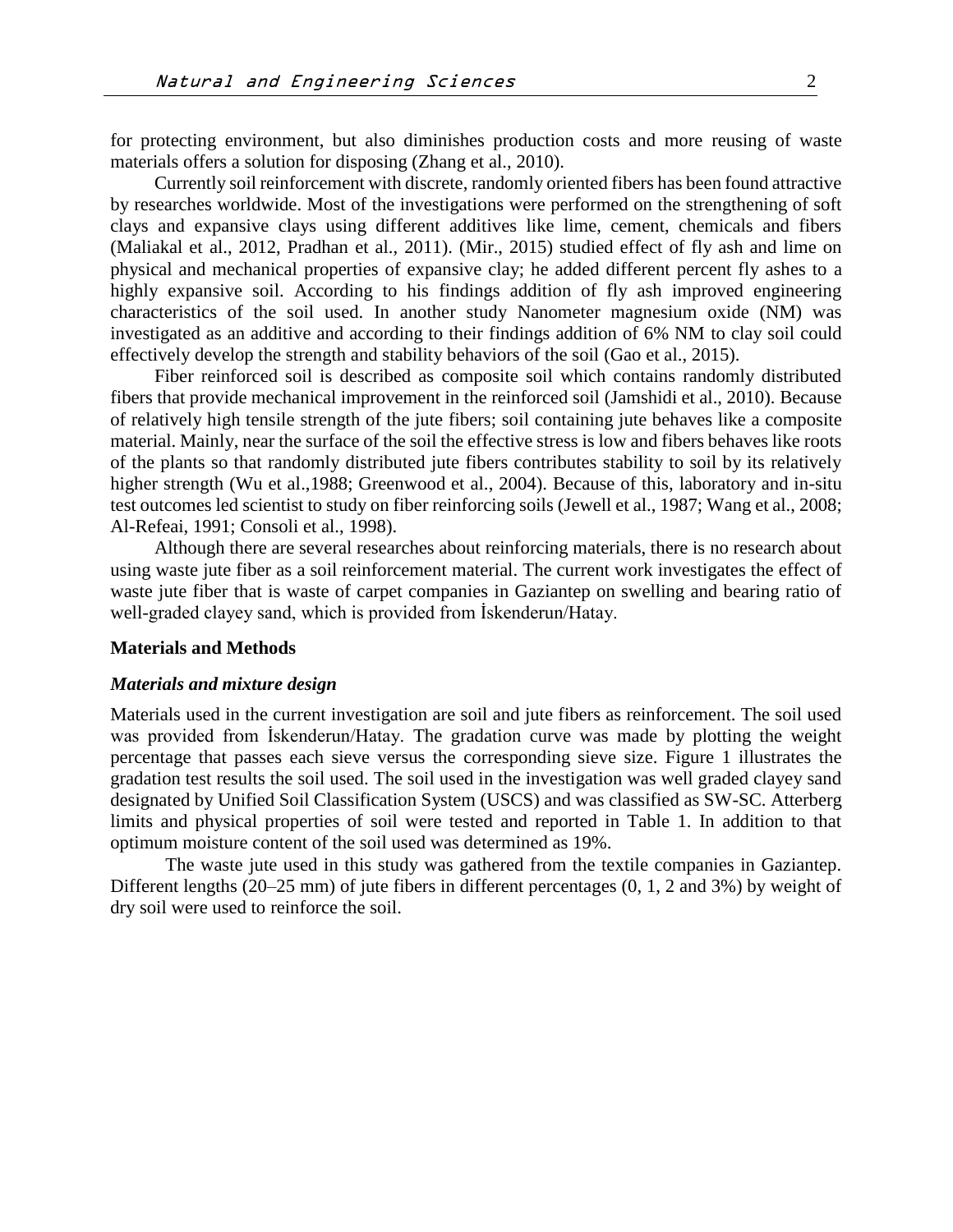| Jute                                                                                         | Water                             |                            |
|----------------------------------------------------------------------------------------------|-----------------------------------|----------------------------|
| Reinforcement (%)                                                                            | content (%)                       | Jute Length (mm)           |
| $\boldsymbol{0}$                                                                             | 16                                |                            |
| $\boldsymbol{0}$                                                                             | 17                                |                            |
| $\boldsymbol{0}$                                                                             | 19                                |                            |
| $\mathbf{1}$                                                                                 | 16                                | 25                         |
| $\mathbf 1$                                                                                  | $17\,$                            | 25                         |
| $\mathbf 1$                                                                                  | 19                                | 25                         |
|                                                                                              | 16                                | 25                         |
|                                                                                              | $17\,$                            | 25                         |
|                                                                                              | 19                                | 25                         |
| $\begin{array}{c}\n2 \\ 2 \\ 3 \\ 3\n\end{array}$                                            | 16                                | 25                         |
|                                                                                              | 17                                | 25                         |
| $\overline{3}$                                                                               | 19                                | 25                         |
| 100<br>90<br>80<br>70<br>Percent Passing<br>60<br>50<br>40<br>30<br>20<br>10<br>$\mathbf{0}$ |                                   |                            |
| $\mathbf{0{,}01}$                                                                            | $\mathbf{0,1}$<br>Grain Size (mm) | $\mathbf{1}$<br>${\bf 10}$ |

Table 1. Atterberg limits and physical properties of soil

Figure 1. Size gradation curve of the soil

# *Mix design*

Twelve different mixtures of jute reinforced soil (JRS) were prepared in consideration of fallowing

- Three different water contents (17, 19, 21%) by weight of total mass
- Four different waste jute amounts  $(0, 1, 2, 2, 3)$  by weight of dry weight of soil

Details of the mixtures are given in Table 2. Twelve cylinders  $(152x178 \text{ mm}^3)$ , specimens were prepared. The specimens were soaked in the water tank for 96 hours then CBR and SR values were recorded.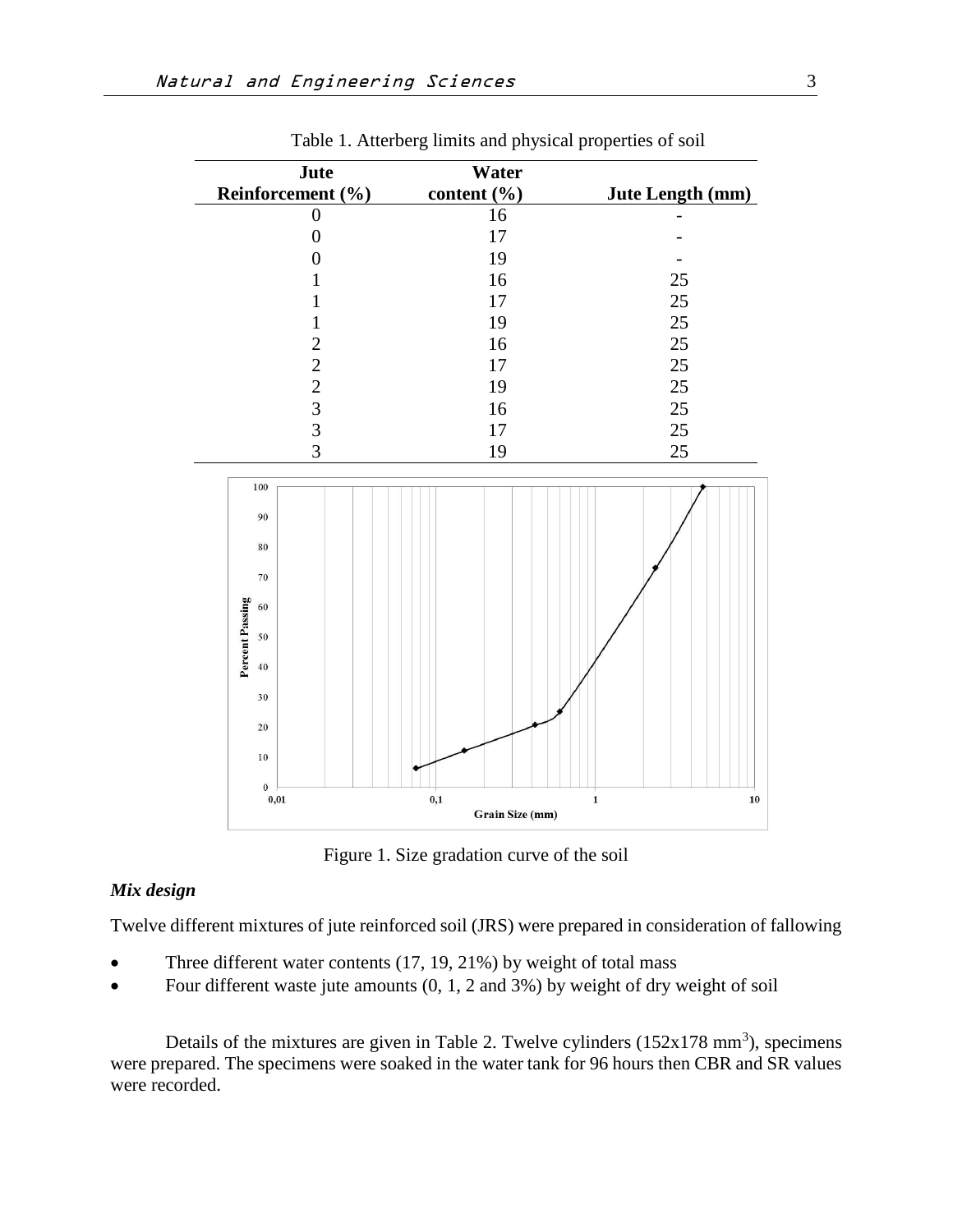| Table 2. Properties of the specimens |                 |                  |  |  |
|--------------------------------------|-----------------|------------------|--|--|
| Jute                                 | Water           |                  |  |  |
| Reinforcement $(\% )$                | content $(\% )$ | Jute Length (mm) |  |  |
|                                      | 16              |                  |  |  |
|                                      | 17              |                  |  |  |
|                                      | 19              |                  |  |  |
|                                      | 16              | 25               |  |  |
|                                      | 17              | 25               |  |  |
|                                      | 19              | 25               |  |  |
|                                      | 16              | 25               |  |  |
| $\mathcal{D}_{\mathcal{L}}$          | 17              | 25               |  |  |
| 2                                    | 19              | 25               |  |  |
| 3                                    | 16              | 25               |  |  |
| 3                                    |                 | 25               |  |  |
|                                      | 19              | 25               |  |  |

#### *Test methods*

This study investigates effects of addition of waste jute on bearing and swelling ratio characteristics of well-graded clayey sand. Series of CBR tests were done to determine bearing and swelling capacity of the soil. Investigations were done on the samples with 17, 19 and 21% water content and 1%, 2%, 3% (by weight of dry soil) jute fibers.

The experimental study concluded conducting a series of laboratory CBR tests on the randomly distributed waste jute reinforced soil specimens. The inside diameter of mold was 152 mm and a height was 178 mm. In order to force the penetration piston with a diameter of 55 mm into the sample a digital loading machine accoutered with a movable base that slides at a uniform rate of 1.2 mm/min and a calibrated load-indicating device was used. At the same time, loads versus penetrations values were carefully recorded to a total penetration of 5 mm. The details of the soaked state CBR test can be reached in ASTM D1883.

To determine the swelling ratio of the specimens, these steps were fallowed; firstly, an adjustable metal swell plate was placed on top of the filtration disk, with the desired number of weights (for the case of the 18.143 kg surcharge weights, the collar should not be used. Instead, the 9.071 kg weight should be placed directly over the stack of 2.267 kg weights). After that the tripod assembly with the swell dial gauge was placed on top of the collar of the assembly. Finally, the dial gauges adjusted to zero then the specimens were completely submerged in the water tank at constant humidity for 96 hours.

#### **Results and Discussions**

Waste jute gathered from textile companies was used to replace partially with the well-graded clayey sand. 0, 1, 2, and 3% waste jute containing and 17, 19, 21% water containing JRS specimens were prepared and CBR and SR tests of these specimens were carried out.

#### *California Bearing Ratio (CBR) Test*

To establish the CBR values, equation 1 and 2 were used then the stress-penetration curves were drawn and the CBRs were determined. Table 3 summarizes these results as well as the moisture contents for each sample. Normally, only CBRs 2.5 millimeters are reported. But the CBR at 5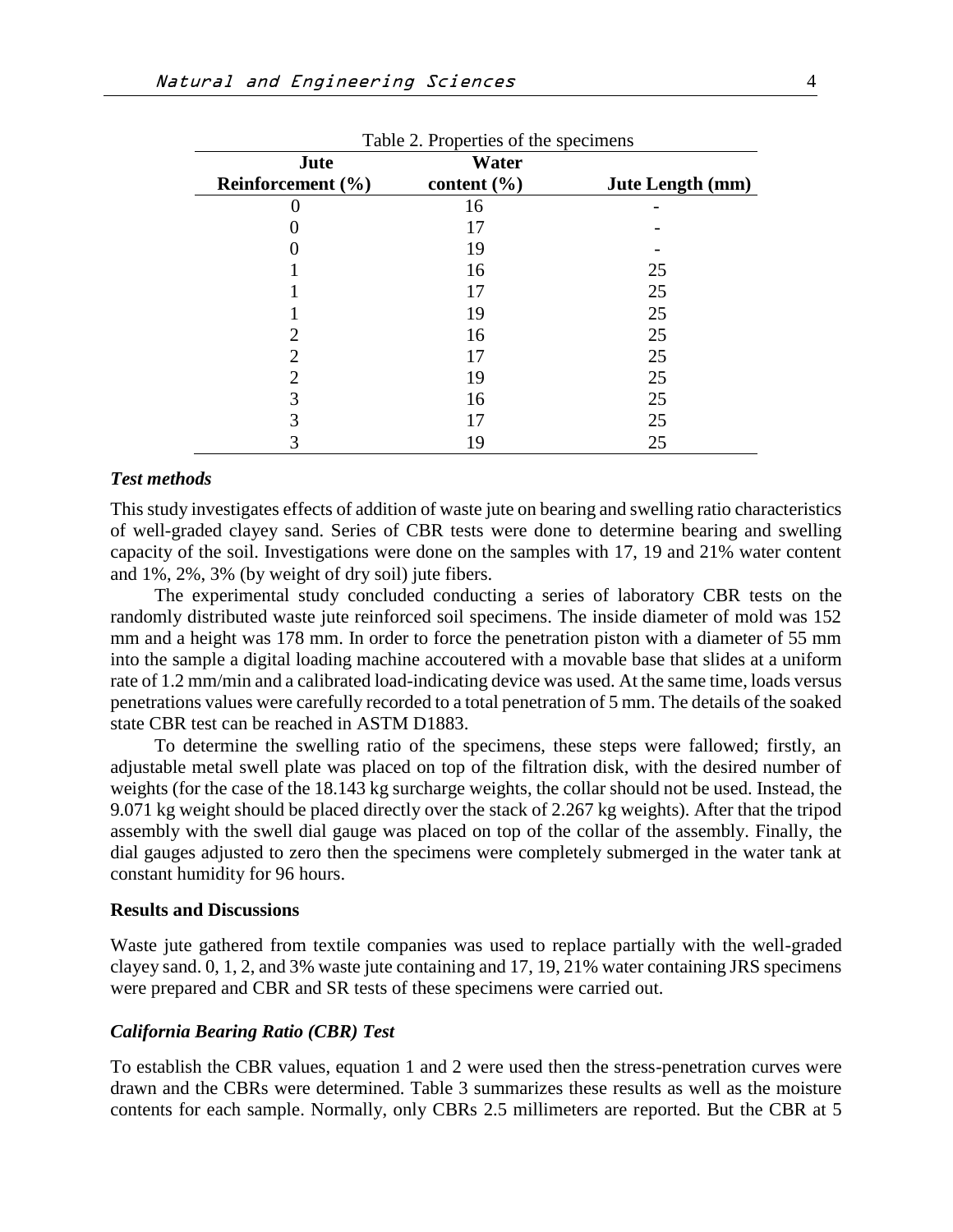millimeters was higher than at 2.5mm (Guido et al., 1995). According to ASTM specifications higher of the two must be used. Should that the CBR at 5 mm be higher, the tests should be rerun. Due to the impracticality of rerunning every single test, randomly chosen two tests have been repeated. The results were consistent. Thus, the higher one was reported. And also, the samples with different percentages of jute and different amount of moisture contents are examined and presented in Figure 2 and Figure 3.

| Table 3. CBR results of the specimens |                 |             |                  |  |
|---------------------------------------|-----------------|-------------|------------------|--|
| Jute                                  | Water           | CBR $@.2,5$ | <b>CBR</b>       |  |
| Reinforcement $(\% )$                 | content $(\% )$ | $mm$ (%)    | $@.5$ mm $(\% )$ |  |
|                                       | 16              | 0,455       | 1,185            |  |
|                                       | 17              | 0,625       | 0,749            |  |
|                                       | 19              | 0,227       | 0,426            |  |
|                                       | 16              | 1,777       | 1,782            |  |
|                                       | 17              | 0,682       | 0,787            |  |
|                                       | 19              | 0,554       | 0,559            |  |
| 2                                     | 16              | 1,834       | 1,939            |  |
| $\overline{2}$                        | 17              | 0,967       | 0,9              |  |
| $\overline{2}$                        | 19              | 0,739       | 0,824            |  |
| 3                                     | 16              | 1,72        | 1,934            |  |
| 3                                     | 17              | 0,497       | 0,692            |  |
| 3                                     | 19              | 0,739       | 0,938            |  |



Figure 2. Water content-CBR behavior of the specimens.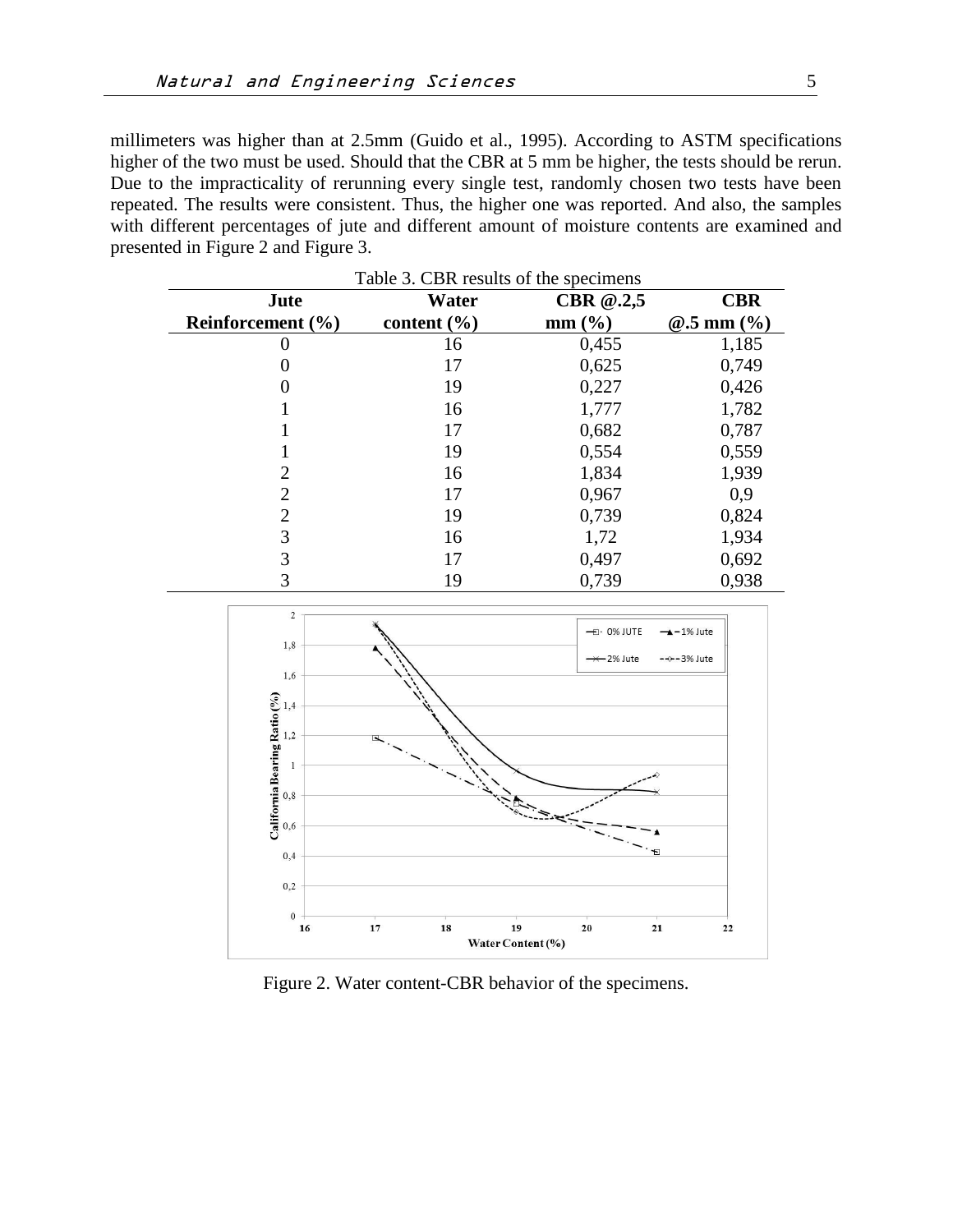

Figure 3. Jute content-CBR behavior of the specimens

| CBR2.5mm = Corrected Stress at 2,5mm /70,31kg/cm <sup>2</sup> x 100% | Eq. $(1)$ |
|----------------------------------------------------------------------|-----------|
| CBR5mm= Corrected Stress at 5mm/ $105,46\text{kg/cm}^2$ x $100\%$    | Eq. $(2)$ |

According to test results shown in Figure 2, increasing water content in the JRS specimens resulted diminish in CBR values. These decreases were about 60 % for all specimens. This results are in agreement with the previous studies (Blotz et al., 1998; Horpibulsuk et al., 2009). Because the CBR values of the samples are controlled by densification of the soil (relative unit weight has effect on the CBR value). Figure 3 shows the effect of jute content of well-graded clayey sand mixed in different proportions of water content. According to results, increasing jute content caused increase in CBR values of the samples. The results obtained from the tests were also consistent with literature. It is known that adding fiber to soil increases bearing capacity of the ground (Sarbaz et al., 2013). This approach proves the results recorded.

#### *Swelling Ratio (SR) Test*

To obtain the swelling behavior of the JRS specimens, after 96 hours waiting in the water tank the specimens were removed from the tank. Then the new values of the dial gauges were recorded. Figure 4 shows the effect of waste jute content on swelling behaviors of well-graded clayey sand mixed in different proportions of water content. As it is seen in the Figure 4, increasing jute amount caused decrease in swelling ratio. This outcome is in agreement with other researches. Studies showed that soil improvement with fiber resulted decrease in swelling potential and swelling pressure (Mousavi et al., 2014; Malekzadeh et al., 2014).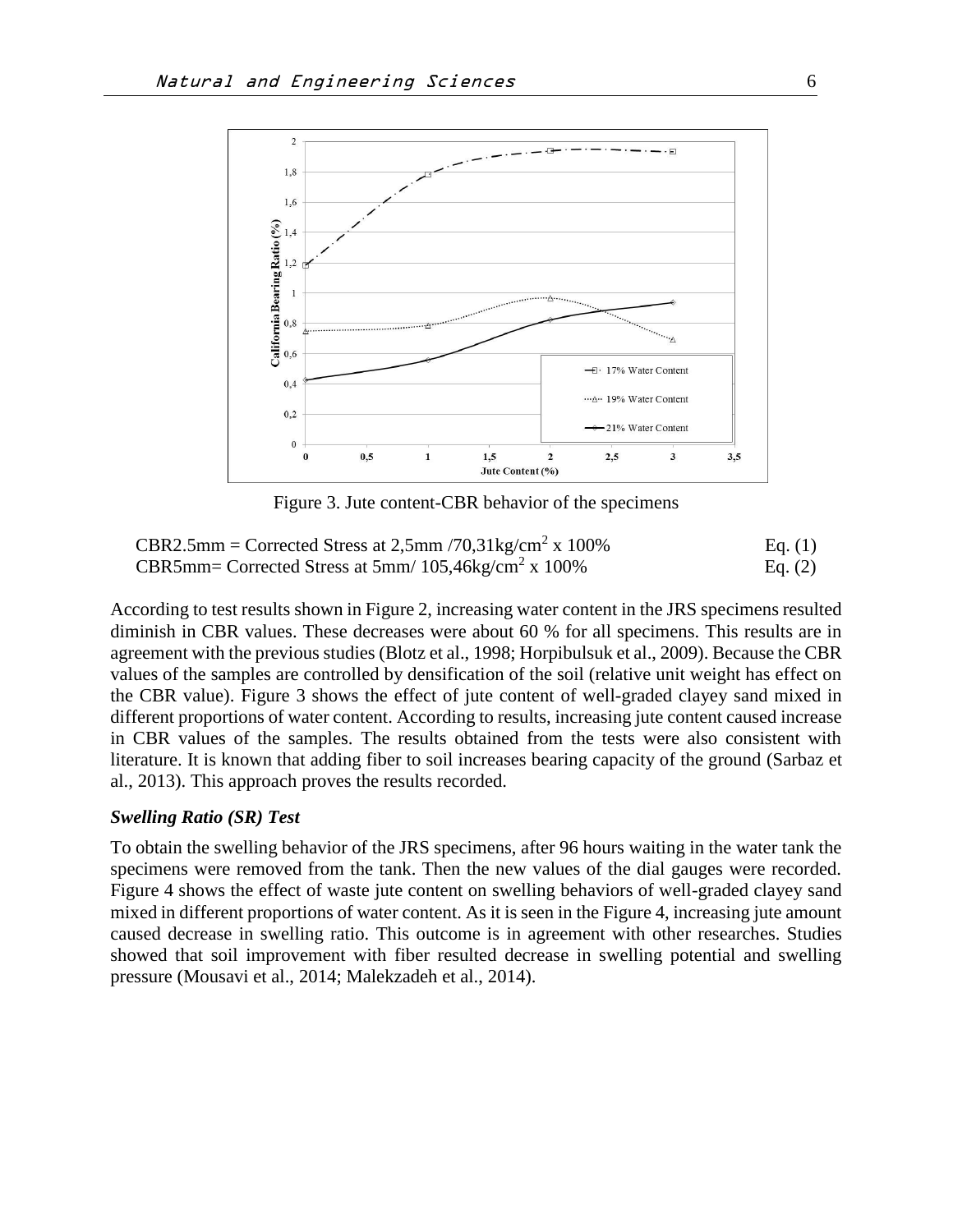

Figure 4. Jute content-Swelling behavior of the specimens.

Figure 5 shows the effect of water content of well-graded clayey sand mixed in different proportions of waste jute fiber. As it is concluded in the Figure 5, minimum swelling was observed at 19% water content which is OMC and at max jute content (3%). There are many factors that govern the expansion behavior of soil. The primary factors are a change in water content and the amount, type of clay size particles and additives in the soil (Fattah et al., 2010).



Figure 5. Water content-Swelling behavior of the specimens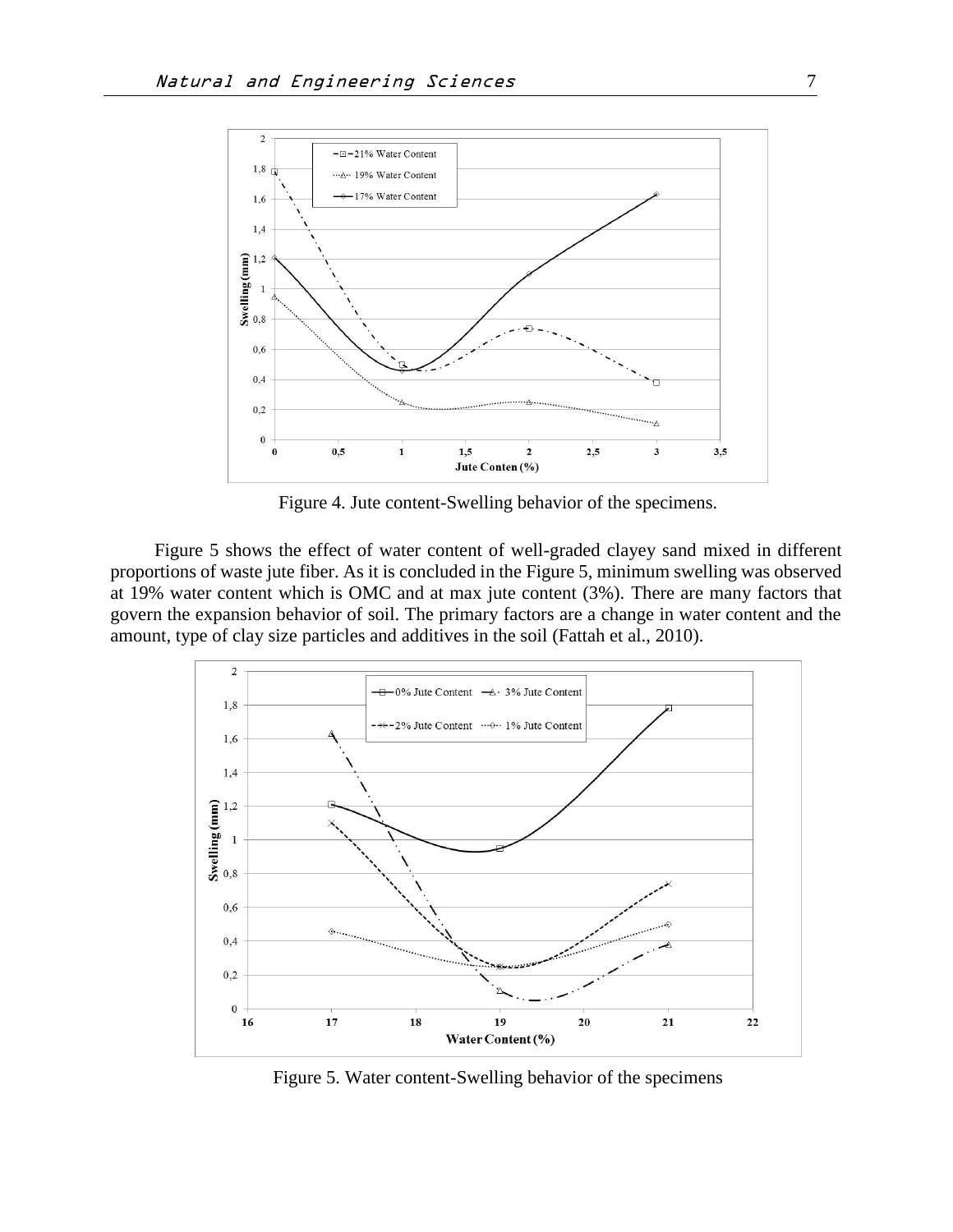# **Conclusions**

Jute is widely used material in Gaziantep textile industry. Any jute that is not recycled is taking up valuable space and polluting environment. Limited studies have been done to reuse waste jute. However, it is important to make research about reusing that material effectively. This would provide economically and environmentally solutions.

Not only effect of waste jute content also water content effect on CBR value and swelling ratio had been researched in this study. Both waste jute content and moisture content had significant effect on CBR and SR properties.

Results from the studies revealed that increasing waste jute has positive effect on increasing CBR value. Peak CBR value has been observed at 17% moisture content, which is not OMC (19%) of SW-SC soil. The reason could be that adding jute in the soil decreased OMC from 19% to 16%.

Researches also revealed that minimum swelling has been observed at near 19% moisture content, which is OMC of SW-SC soil. But as mentioned above maximum CBR value was observed at 16% water content. Reason of observing minimum swelling ratio with 19% water could be that waste jute inside the compacted soil may absorb 2% of water then became more stable so that it resists more affective then the sample containing 17% water.

#### **References**

- Al-Refeai, T. O. (1991) Behavior of granular soils reinforced with discrete randomly oriented inclusions. *Geotextiles and Geomembranes*, *10*(4), 319–333.
- Blotz, L. R., Benson, C. H. & Boutwell, G. P. (1998) Estimating Optimum Water Content and Maximum Dry Unit Weight for Compacted Clays. *Journal of Geotechnical and Geoenvironmental Engineering*, *124*(9), 907–912.
- Cheng, H., Zhang, Y., Meng, A. & Li, Q. (2007) Municipal Solid Waste Fueled Power Generation in China: A Case Study of Waste-to-Energy in Changchun City. *Environmental Science & Technology*, *41*(21), 7509–7515.
- Consoli, N. C., Prietto, P. D. M. & Ulbrich, L. A. (1998) Influence of Fiber and Cement Addition on Behavior of Sandy Soil. *Journal of Geotechnical and Geoenvironmental Engineering*, *124*(12), 1211–1214.
- Fattah, M. Y., Salman, F. A. & Nareeman, B. J. (n.d.). A treatment of expansive soil using different additives. *ACTA MONTANISTICA SLOVACA*, *15*(4), 290–297.
- Gao, L., Ren, Z. & Yu, X. (2015) Experimental Study of Nanometer Magnesium Oxide-Modified Clay. *Soil Mechanics and Foundation Engineering*, *52*(4), 218–224.
- Greenwood, J. R., Norris, J. E. & Wint, J. (2004) Assessing the contribution of vegetation to slope stability. *Proceedings of the ICE - Geotechnical Engineering*, *157*(4), 199–207.
- Guido, V., Aprile, J. & Sabalis, P. (1995) The effect of randomly dispersed fibergrid reinforcement on the California bearing ratio of soils. *Geosynthetics '95, Conference Proceedings, Vols 1-3*, 419–432.
- Horpibulsuk, S., Katkan, W. & Naramitkornburee, A. (2009) Modified Ohio's Curves: A Rapid Estimation of Compaction Curves for Coarse- and Fine-Grained Soils. *Geotechnical Testing Journal*, *32*(1), 64–75.
- Jamshidi, R., Towhata, I., Ghiassian, H. & Tabarsa, A. R. (2010) Experimental evaluation of dynamic deformation characteristics of sheet pile retaining walls with fiber reinforced backfill. *Soil Dynamics and Earthquake Engineering*, *30*(6), 438–446.